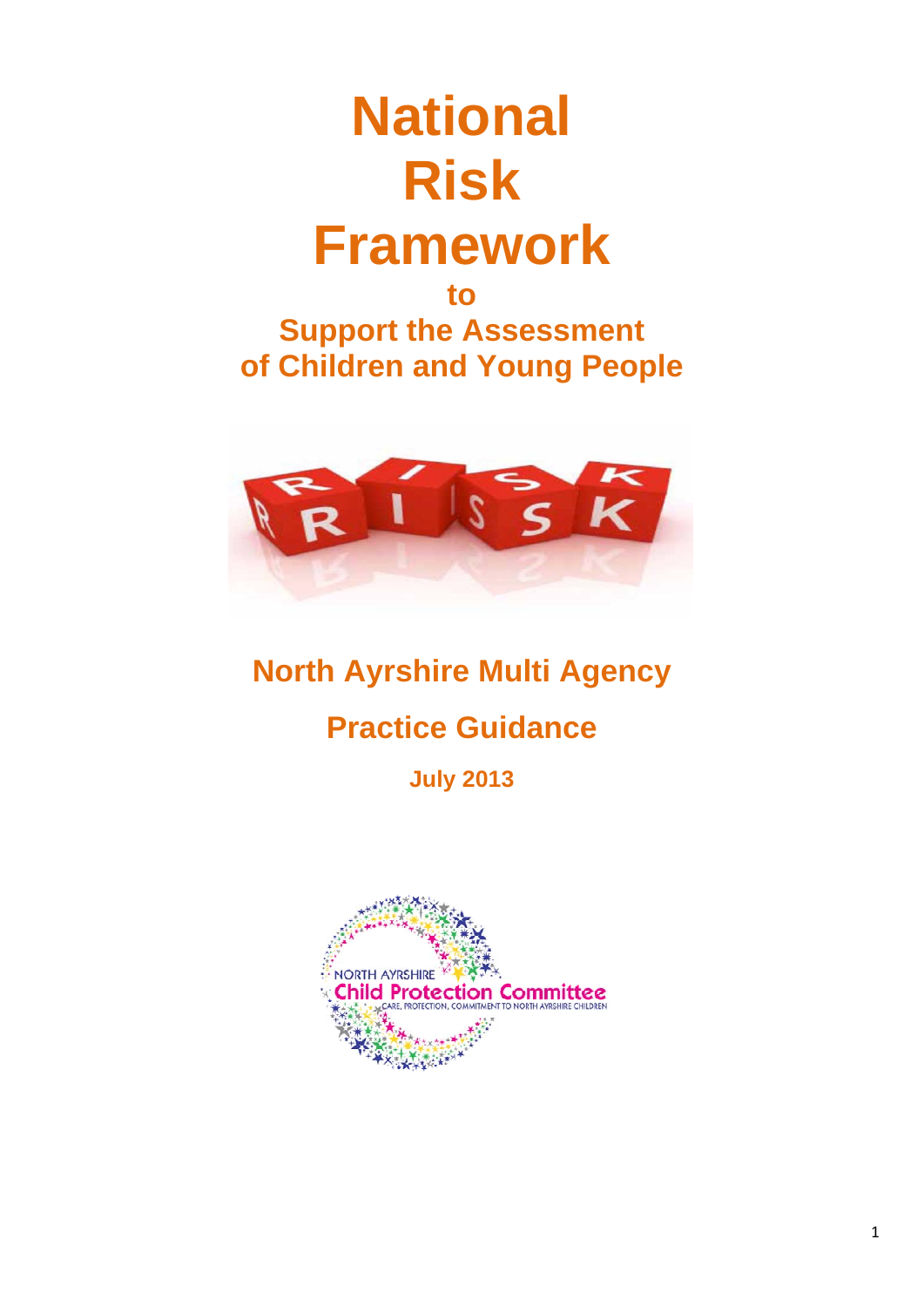# **Contents**

| Section One: Introduction |                                                                  | Page 3  |
|---------------------------|------------------------------------------------------------------|---------|
|                           | Section Two: Key Aspects of the National Risk Framework (NRF)    | Page 3  |
|                           | Section Three: Stage 1 – Collection and collation of information | Page 4  |
|                           | Section Four: Stage 2 – Risk Analysis                            | Page 5  |
|                           | Section Five: Stage 3 – Risk Management                          | Page 6  |
|                           | Section Six: Analysis Tools                                      | Page 7  |
|                           | A                                                                | Page 7  |
|                           | B                                                                | Page 7  |
|                           | C                                                                | Page 8  |
|                           | D                                                                | Page 8  |
|                           | Section Seven: Further Support                                   | Page 9  |
| <b>APPENDIX</b>           |                                                                  | Page 10 |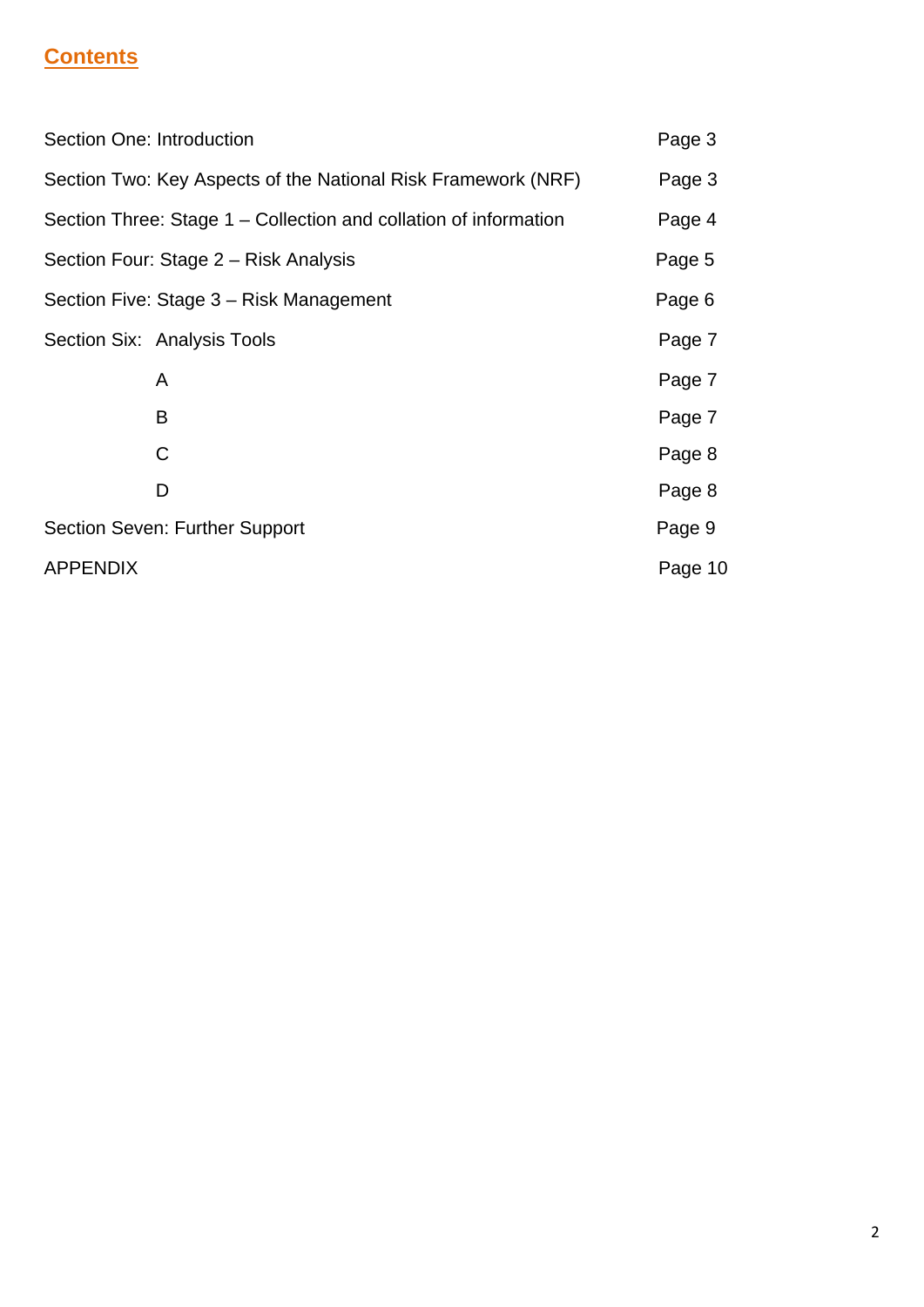The National Risk Framework to Support the Assessment of Children and Young People was published by the Scottish Government in December 2012.

North Ayrshire Child Protection Committee made the decision to implement the National Risk Framework (NRF) at a meeting in February 2013.

Thereafter, a Multi-Agency Steering Group was convened to oversee the implementation of the NRF across services in North Ayrshire. The implementation plan includes a learning and development strategy, quality assurance processes and a practice support element.

This guidance has been developed to support the practice implementation of the NRF in North Ayrshire**. It is primarily aimed at practitioners and first line managers in health, social services and education.**

All staff who undertake the role of **named person** or **lead professional** in respect of a child or young person are expected to utilise the NRF to support their assessment of that child or young person. This document will provide some guidance to support staff in fulfilling this expectation.

#### **Section Two: Key Aspects of the NRF**

The NRF has been developed around **three core components**:

- 1. **RISK** indicators are those factors that are identified in the child's circumstances or environment that may constitute a risk, a hazard or a threat to the child or young person.
- 2. **RESILIENCE** is "normal development under difficult conditions" (Fonagay et al, 1994) and this relates to the positives and strengths in a child or young person's life.
- 3. **RESISTANCE** relates to factors which impact on the likelihood of change. This includes lack of engagement either due to overt or disguised non-compliance and aggression. It can also include service/organisational barriers and characteristics related to the child.

There is a **staged approach** to risk assessment:

- 1. **RISK ASSESSMENT** collection and collation of information
- 2. **RISK ANALYSIS** the process of understanding what the information gathered is saying about the actual and potential needs of and risks to the child or young person.
- 3. **RISK MANAGEMENT** risk is managed through the Child's Plan which sets out the actions necessary to be undertaken by services and parents/carers to address need and reduce risk.

The NRF can be used in the following circumstances:

#### **1. Single agency assessment of need**

The framework can help practitioners clarify their concerns in such a way as to identify the particular needs of the child. This, in turn, helps work out whether the child's needs may be met within their own organisation or if there is a need for other agencies involvement.

#### **2. Multi agency risk/need assessment**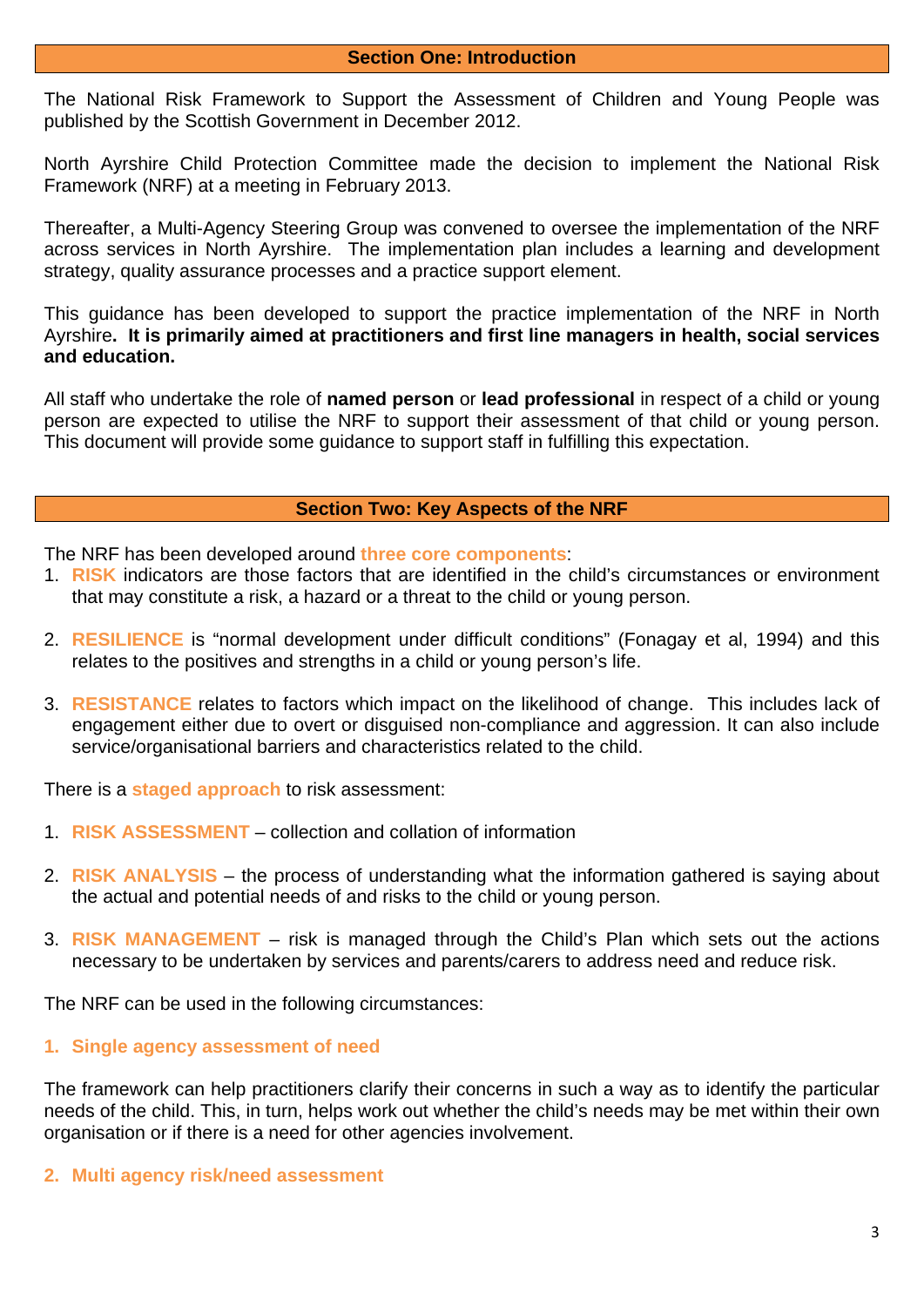This includes assessments required in response to an accumulation of concerns, as part of a child protection investigation or where a child is already identified as having particular needs/risks and a more comprehensive assessment is required.

 The NRF has not been designed as a step by step assessment guide where every aspect should be utilised in all situations where a practitioner is assessing a child or young person. Rather it has been designed as a *framework* around the *three core components* set out above intended to be applied in the *staged process* set out above*,* utilising whichever *tools* are applicable in the circumstances.

Thus, to clarify, the three core components and the staged process should be utilised in *every* circumstance where a child or young person's needs and risks are being assessed. Depending on circumstance, different *tools* will be useful in supporting the assessment process.

#### **Section Three - Stage 1 – Risk Assessment: Collection and collation of information**

All assessment is based upon the gathering of relevant information from across all areas of a child and family's life circumstances identified as having significance.

*Relevant* information is information related to all three domains of the My World Triangle.

*"Significance"* has been determined through research, best practice findings and effective frontline operational practice.

The NRF brings together these two aspects of **relevant** and **significant** information in the format of **Risk Indicators**.

Three sets of Risk Indicators are provided:

#### 1. Generic Risk Indicators

These risk indicators support single agency/multi agency assessment and help inform information gathering. These should be utilised in ALL assessments.

#### 2. Matrix Related Risk Indicators

These risk indicators are directly linked to each axis of the Resilience-Vulnerability Matrix. (Sometimes referred to as the Resilience Matrix) The Matrix is a very useful analysis tool which organises information into four quadrants which help to clarify areas of resilience, of adversity, of protective factors and of vulnerability. Thus information for these risk indicators should be gathered when the matrix is being utilised to analyse risk. The matrix is useful in all multi agency assessment and some single agency assessments such as pre-birth assessments. Some multi agency assessments, such as those conducted as part of a child protection investigation may not always allow the time for full analysis at that stage, but if needs/risks for the child are identified, an agreement must be reached about when the Matrix will be completed.

#### 3. Resistance Related Risk Indicators

These risk indicators are critical in assessing the likelihood of change and are essential to consider when developing the Child's Plan and when reviewing the plan.

Again drawn from research, best practice findings and effective frontline operational practice, the resistance factors to consider are set out in relation to the child; in relation to the parent/carer; and in relation to the wider family, community and services context.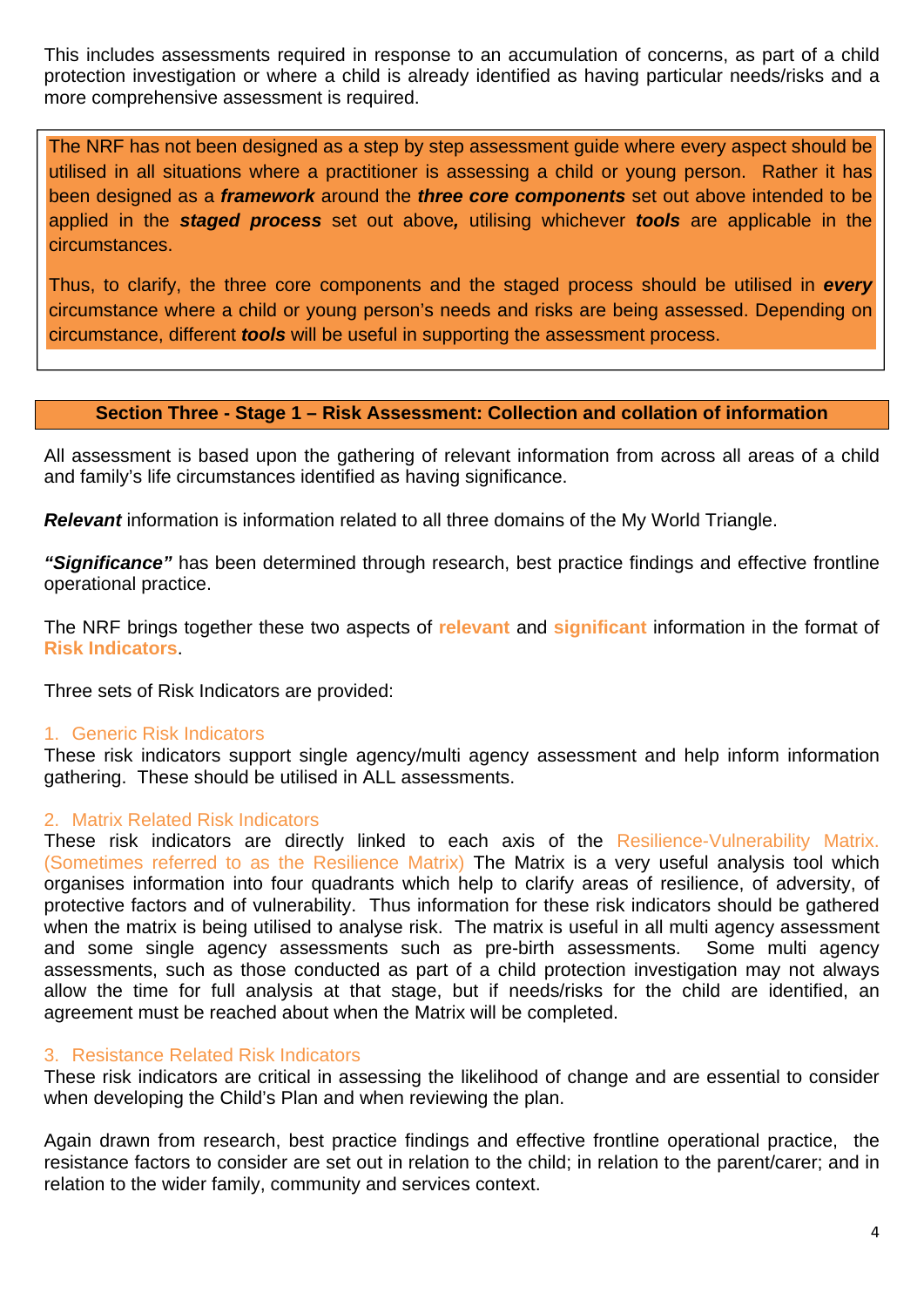Collecting and collating the information as directed by the Risk Factors, better informs the analysis of risk and supports decision making in a way that helps establish a strong evidence base.

The risk indicators seek to provide a clear focus for exploration and discussion by the practitioner, child and family. **THEY ARE NOT INTENDED** to be a set of questions that workers sit and work their way through with children/families one question at a time. Rather they provide an aid to ensuring that potential aspects of risk are actively considered and, as information is gathered, fully recorded.

They also provide a focus for discussion and debate between professionals as concerns are explored, levels of risk are agreed and interventions decided upon (eg. within the context of the child protection core group).

The record sheets for the risk indicators have been designed to clearly identify which risk indicators are relevant to the child, parent/carer and child's wider world.

#### **Section Four - Stage 2 – Risk Analysis**

Risk analysis is the process of understanding what the information gathered is saying about the actual and potential needs of and risks to the child.

Having collected the information about the risk indicators, practitioners should start to make sense of what each section means. It is important to pull all areas together to provide an over-arching pathway that not only informs the plan, but also indicates whether this is a single or a multi-agency response. It should also help determine whether the threshold for initiating child protection processes is met.

When completed the **Recording Sheets** provide an evidence base as to how decisions have been reached. In addition the recording sheets can form part of the evidence presented to a Sheriff for a CPO (Child Protection Order) or inform multi-agency discussions through the Core Group.

Practitioners must consistently ask themselves, **"What is this information telling me"?**

Analysis is where information that the professional has gathered is then:

- **Sorted**
- Weighted in terms of its significance, and
- Ultimately made sense of

Analysis of information requires that practitioners appropriately share information, actively discuss its character, meaning and significance and work closely together to reach better understandings of what is going on for the children and families involved.

Practitioners, therefore, need to reflect critically on all information gathered – its source, credibility, integrity, validity, whether it corroborates, challenges or contradicts the current assessment and analysis. They also need to be aware of any potential for bias and the difficulties of working solely on the basis of information that is contested.

Guidance on the use and application of the various analysis tools within the NRF are contained in Section Six.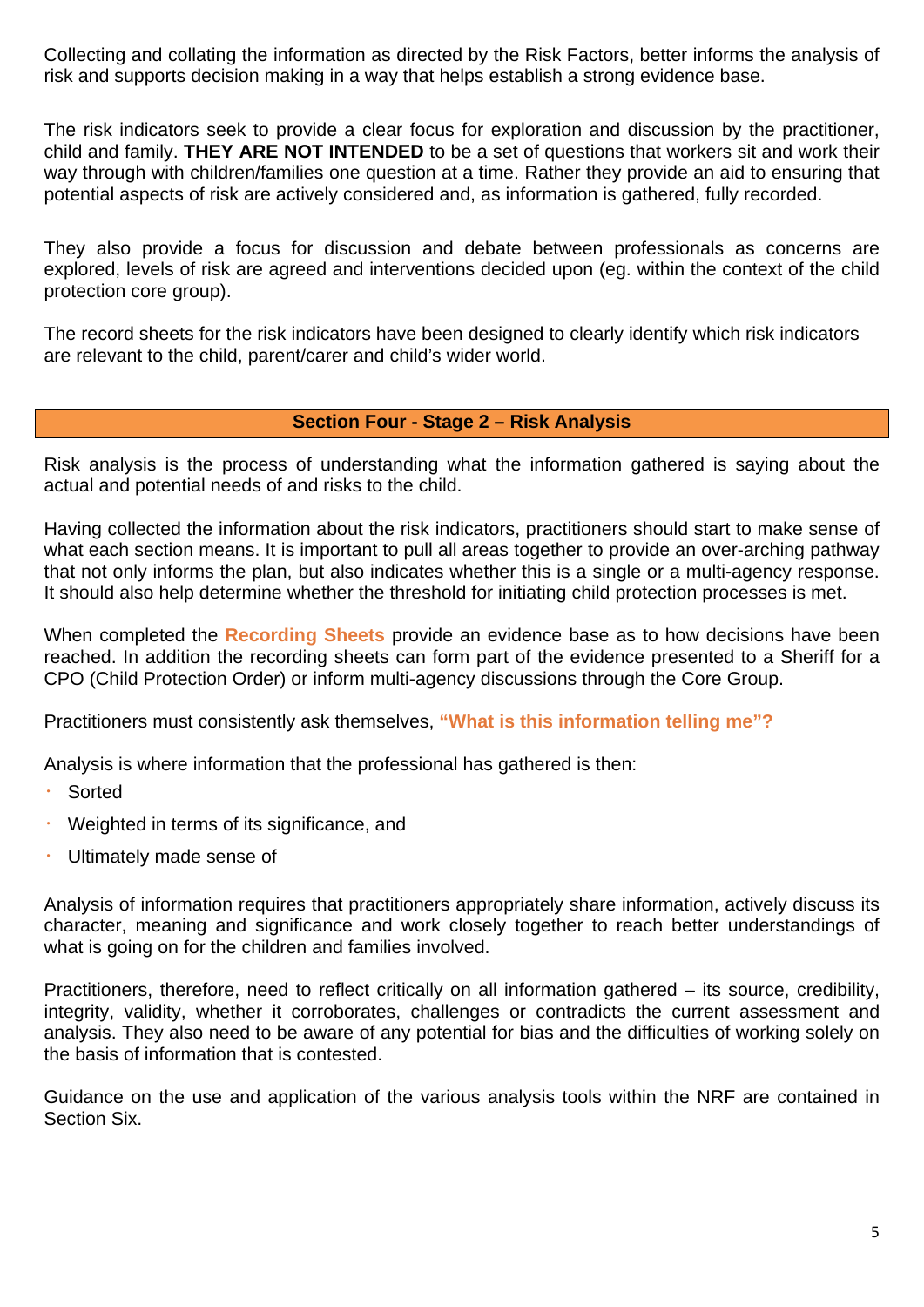#### **Section Five - Stage 3 – Risk Management**

This is where the work undertaken in Stages 1 and 2 is brought together to shape and plan the agencies interventions aimed at meeting the child's needs and reducing any identified risks. Once needs and risks have been identified and assessed it is critical that clear and specific actions are set out to successfully address and reduce that risk. These actions have to be formally written and recorded within the Child's Plan.

This risk management planning also has to clearly outline the various steps to be taken that actively consider and address risk, both in the immediate and in the longer term. A robust plan helps to ensure shared accountability, clarity of professional roles and responsibilities and supports the interventions of the various staff involved.

The development of the Child's Plan is key in defining the actions necessary to be undertaken by services and parent/carers, to satisfactorily address need and reduce risk. This should clearly state who is doing what, when, within what timescale, to achieve what outcome and for what purpose.

The Child's Plan/ Child Protection Plan is fundamentally informed by the assessment and should identify how the following will be addressed:

- The identified needs of the child or young person including their need to be protected from future harm
- Factors that impact on parents/carers capacity to respond to the needs of the child or young person, drawing on their strengths and areas of competence whilst recognising difficulties
- Wider family and environmental factors which may have an impact on the child or young person and family, drawing on strengths in the wider family and community as well as identifying difficulties

Child's plans should be **SMART** (Specific, Measurable, Achievable, Realistic and Time-limited) and:

- Identify who is at risk: from whom and what and, if possible, in which circumstances
- Set out the range of needs and risks to be addressed and outcomes to achieve
- Identify who is responsible for each action
- Identify any services or resources that will be required to ensure that the planned outcomes can be achieved within the agreed timescales
- Agree how agencies can measure reduction in risk
- State the timescales within which changes/improvements are to be made
- Note what the contingency plans are

The plan should clearly set out the key outcomes that are required for the child and all actions must be separately identified and linked to individual needs/risks. The plan should be set out in a systematic way that is achievable, accountable and accessible for all parties involved, including the child/family.

Planning must also be subject to regular review. This applies whether or not the child is within a formal system such as Child Protection or LAAC. Reviews should be done jointly, involving the parents/carers, the child/young person and all those providing support and intervention to the family.

The responsibility for convening appropriate review arrangements lies with the lead professional. All others involved with the family are responsible for contributing to review, including advising the lead professional immediately of any circumstances which may indicate the need for a review earlier than scheduled.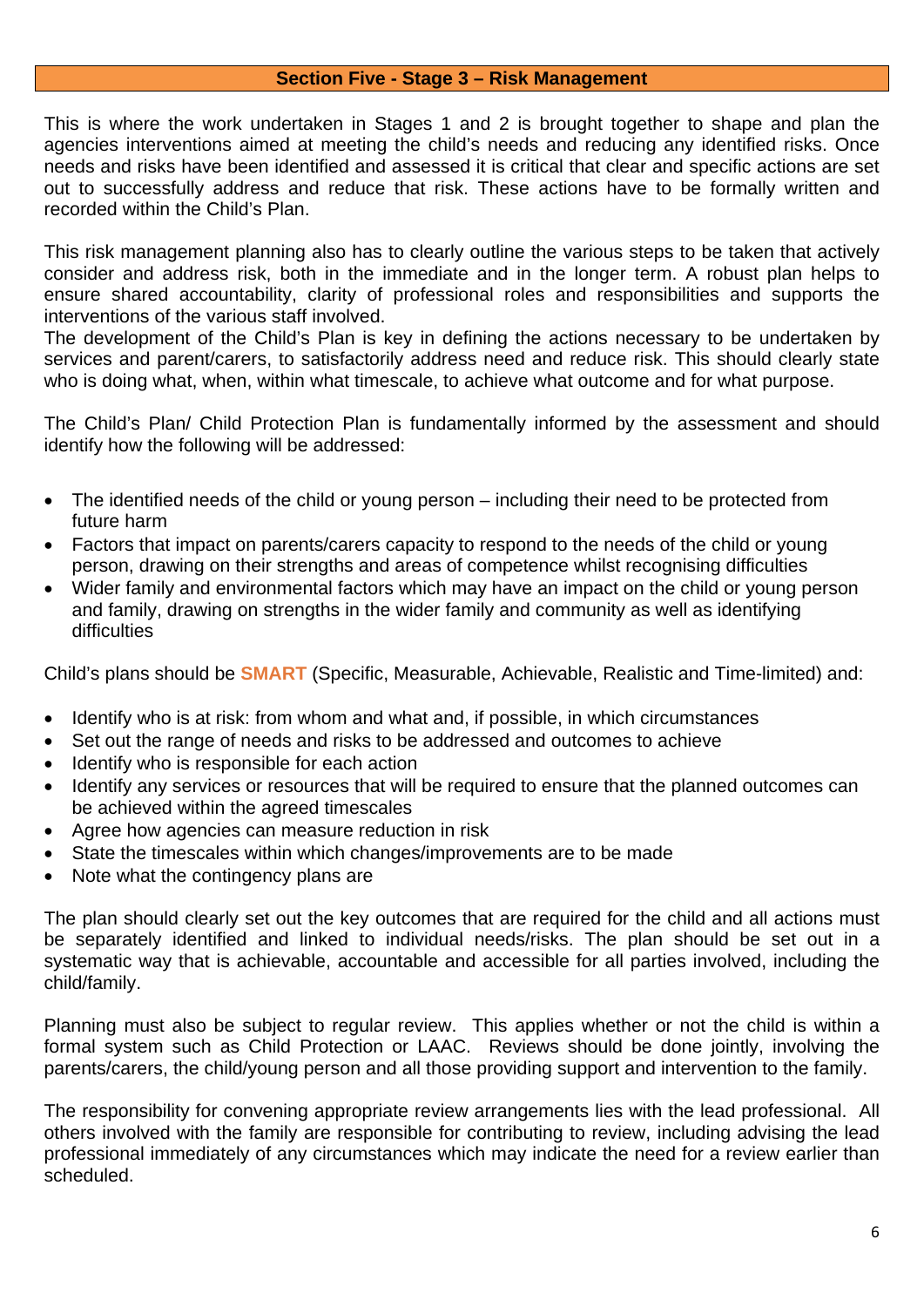#### **A. Chronology**

#### What is it?

It is a list of significant events, in chronological order, which includes an indication of their impact on the child's well-being or outcome in terms of action taken.

#### How is it used?

Make a list of significant events beginning with date, details of event and outcome/impact. Include the source of information where you can.

Significant events include **life events** (bereavement, new sibling, change of carer, change of address or school etc.), **agency specific events** (eg. Housing may record rent arrears, education may record attendance/attainment, social services may record type of intervention planned, health may record immunisations) and **events relevant to the child's plan** (e.g. recording mum's presentation at a contact session for a child who is being rehabilitated home).

#### When is it best used?

All services working with families should create and maintain a chronology when they become involved. If a service becomes involved later in a child's life it is best practice to review historical records and talk to universal services in order to create a chronology that dates from birth.

The chronology can only aid analysis if it is regularly reviewed to identify patterns or emerging concerns.

#### **Tips**

- 1. You need to create time for chronologies. They take time to compile initially but will really help to understand the various influences on a child's development. It takes time to review them on an ongoing basis but without this mechanism they become useless.
- 2. AYRshare will provide a shared electronic information system which will support the creation and sharing of chronologies.

#### **B. Genogram**

#### What is it?

It is a diagram to help visually display a person's family network and relationships that goes beyond a traditional family tree.

#### How is it used?

Beginning with the child or young person, enter the names of all known family members in the appropriate position which highlights their relationship to the child. Age and location can be added where useful.

#### When is it best used?

Genograms are useful for workers getting to know a family or making sense of a complex family situation. When done in partnership with the service user, they can provide valuable insight into relationship dynamics and issues of loss, intimacy, trust and

#### **Tips**

- 1. This can be used by the practitioner alone, with an adult, or with a child.
- 2. When using with an adult, be prepared to possibly trigger unresolved issues involving family members. This includes bereavement. Sometimes visually seeing the role that an important person played in your life and in your family, can provoke a distress response. It may also include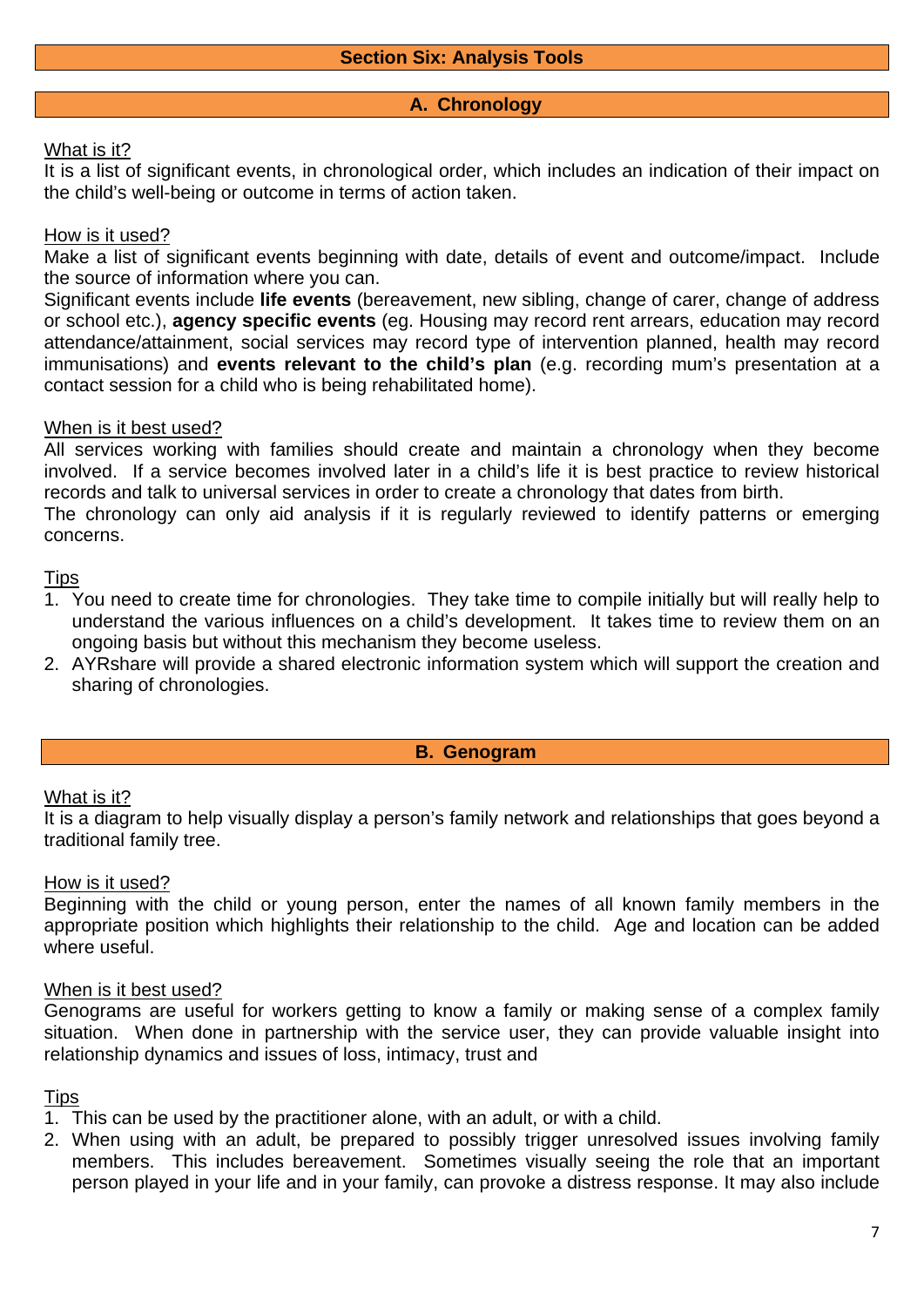childhood experiences of abuse and neglect. Respect the pace and tone set by the adult and do not push them to include family members they don't want to.

3. When using with a child or young person, additional preparation is required and the worker should ensure they have understood any available information about members of the family. Ensure the task is led by the child or young person and be very cautious about the possibility of highlighting a relationship that was previously unknown or even forgotton by the child or young person.

#### **C. Ecomap**

#### What is it?

It is a diagram which display's an individual's family network and important relationships. It can illustrate relationship dynamics in a non-threatening, non-confrontational manner and give real insight into a child or young person's view of their relationships.

#### How is it used?

A good start is to provide a big piece of paper and ask the child/young person to write their own name in the middle. Then invite them to add people (family, friends, workers) to the paper, encouraging them to think about whether they are close to that person (so write the name close to them) or not so close (write the name further away). Then invite the child/young person to think about the nature of the relationship and draw a line between the two that represents this. I.e. a strong continual line to represent a strong positive relationship, a dotted line to represent an "on-off" or intermittent relationship; a zig-zag line to represent a rocky relationship.

#### When is it best used?

This is a great tool to use when getting to know a child or young person and understand their view of their family and social network. It is also useful when there are changes in a child or young person's family and social network or when exploring loss with a child/young person who has had many changes of circumstances.

#### Tips

- 1. If you are working with a child or young person who enjoys creative activities, provide a range of different materials for them to use in building their genogram. Granny might be best represented as a piece of warm, furry material or by a scratchy piece of sandpaper.
- 2. If you are working with a child or young person who is quite reticent, or might feel a bit overwhelmed by this kind of activity, it's best to prepare materials beforehand so that all they have to do is write names down and indicate where they would like the name to be placed in relation to them.
- 3. You can extend the eco map activity to include workers and services to help a young person understand the role everyone has in their Plan – this is particularly useful if there are a large number of different people involved with the child/young person, and can also be used as a tool to better involve the child/young person in the review of those services.

#### **D. The Cycle of Change**

#### What is it?

It's a tool that illustrates the cyclical process individuals go through in order to achieve change.

#### How is it used?

Through discussion with the individual and considering all available information, the cycle of change is used initially to evaluate where in the cycle the individual currently is and then is used on an ongoing basis thereafter to track the process of change in a way that helps to inform and modify intervention.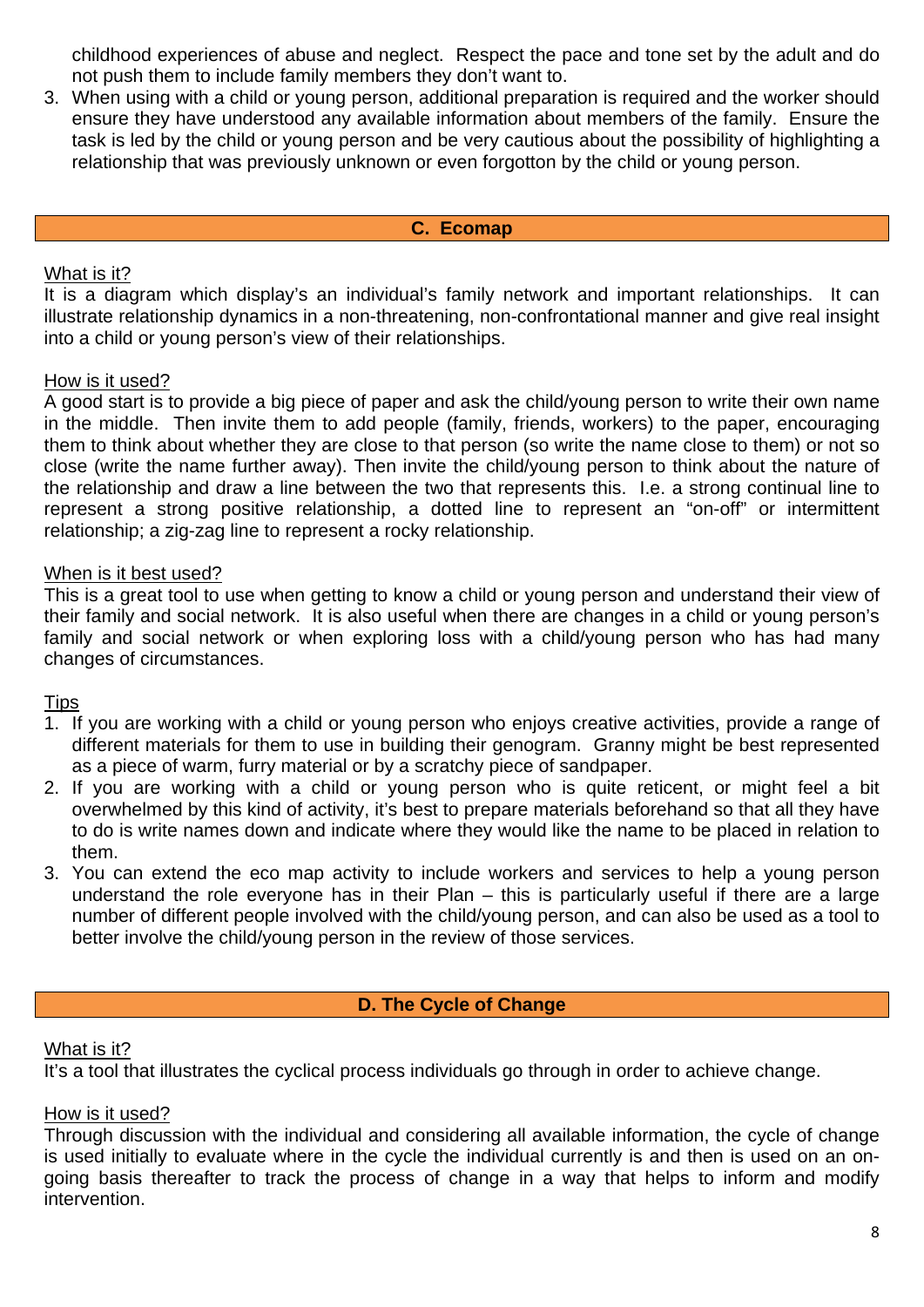#### When is it best used?

Following assessment and analysis, when planning is beginning, utilising the cycle of change helps inform planning and intervention as it provides an indication of the individuals "readiness" to change. The type of intervention planned should be guided by which part of the cycle the individual is currently assessed as being at.

**Tips** 

The cycle of change can be used for contingency planning too, and talking to individuals about "lapsing" rather than "relapsing" can help maintain motivation to change.

#### **Section Seven: Ongoing Support**

There is an agreed implementation plan for the roll out of the National Risk Framework across North Ayrshire. This includes ongoing support for practitioners.

This practice guidance should be seen as part of a support package which also includes modular training provided by North Ayrshire Child Protection Committee and support from identified managers.

For social services staff, team managers are the key source of support.

For health staff, clinical team leaders are the key source of support. Additional support is available from Sandra Winton, Child Protection Advisor.

For education staff, Evelyn Martin and Frances Rodman are the key sources of support.

North Ayrshire Child Protection Committee will provide further support as necessary, including support to identified managers.

All material associated with the National Risk Framework can be downloaded at either:

www.childprotectionnorthayrshire.info or www.girfecna.co.uk

**You can contact the Child Protection Development team directly on 01294 310311.**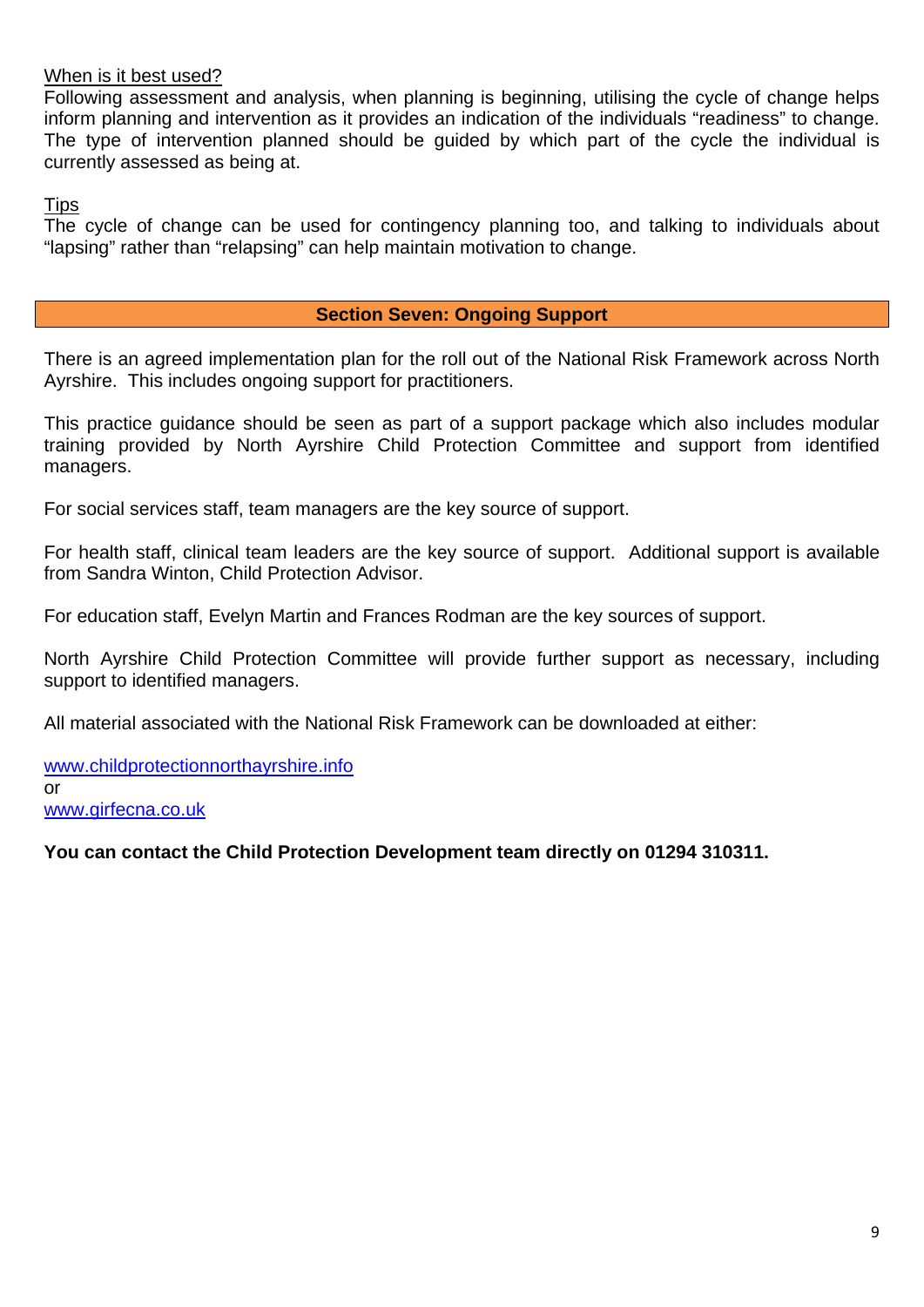### **Contents**

- **(1) National Risk Framework MY World Triangle Indicators**
- **(2) National Risk Framework Matrix Related Indicators**
- **(3) National Risk Framework Cycle of Change**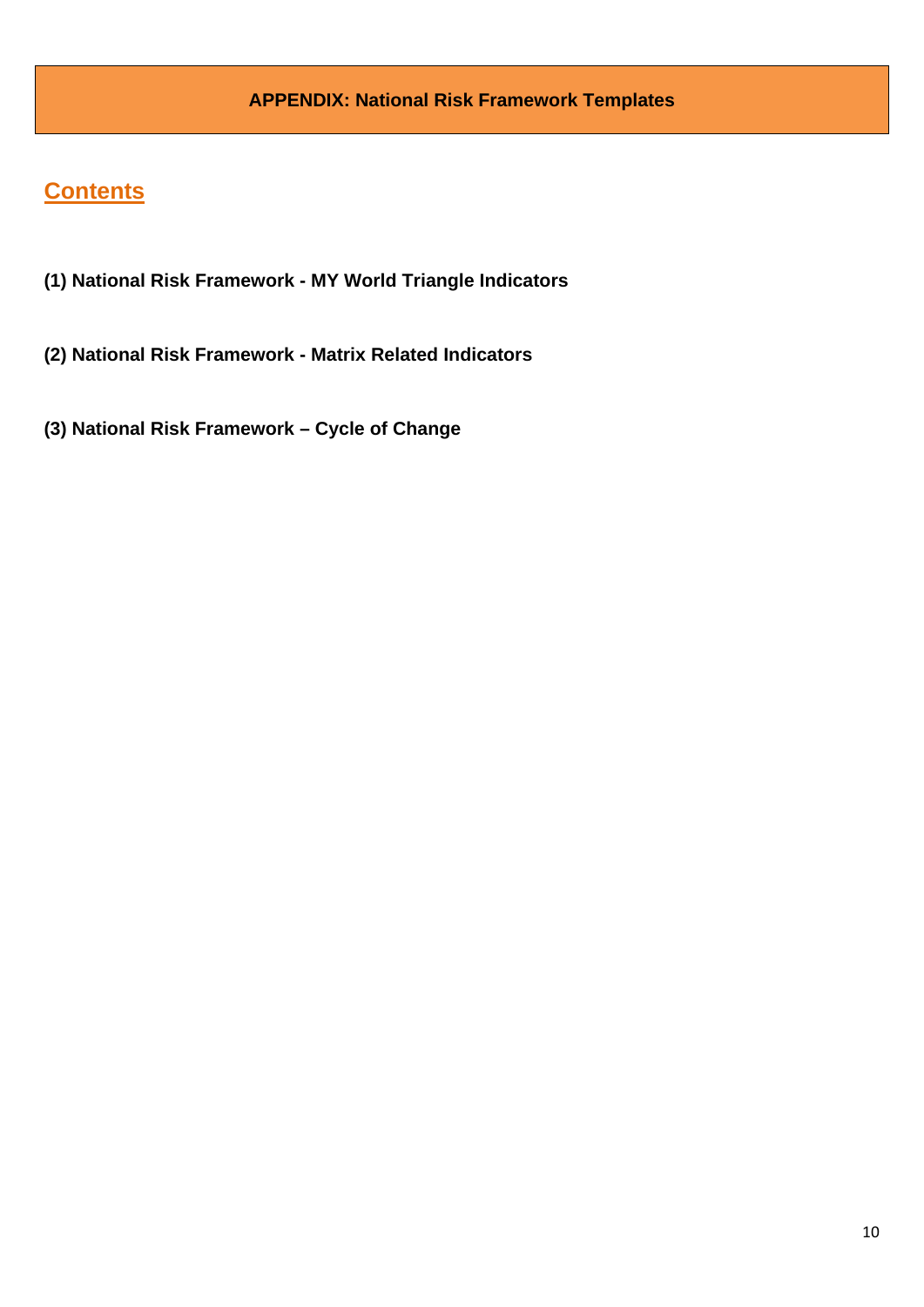

### **National Risk Framework for Assessment of Children and Young People My World Triangle: Analysis of Indicators.**

**(Using the information gathered in pages 2-5 please provide your analysis/summary)** 

| <b>Risk Indicators for:</b>                          | Name:                                            | <b>Identifier:</b>            |
|------------------------------------------------------|--------------------------------------------------|-------------------------------|
| <b>How I Grow And Develop</b><br>(Insert Indicators) | What I Need from the People Who Look<br>after Me | <b>Family and Wider World</b> |
|                                                      |                                                  |                               |
|                                                      |                                                  |                               |
|                                                      |                                                  |                               |
|                                                      |                                                  |                               |

**What is the information telling me about the level of concern/risk?** (Consider frequency, duration, severity, single or accumulative in nature - significance of factors in reaching a conclusion about the level of risk.)

**What action is required ?**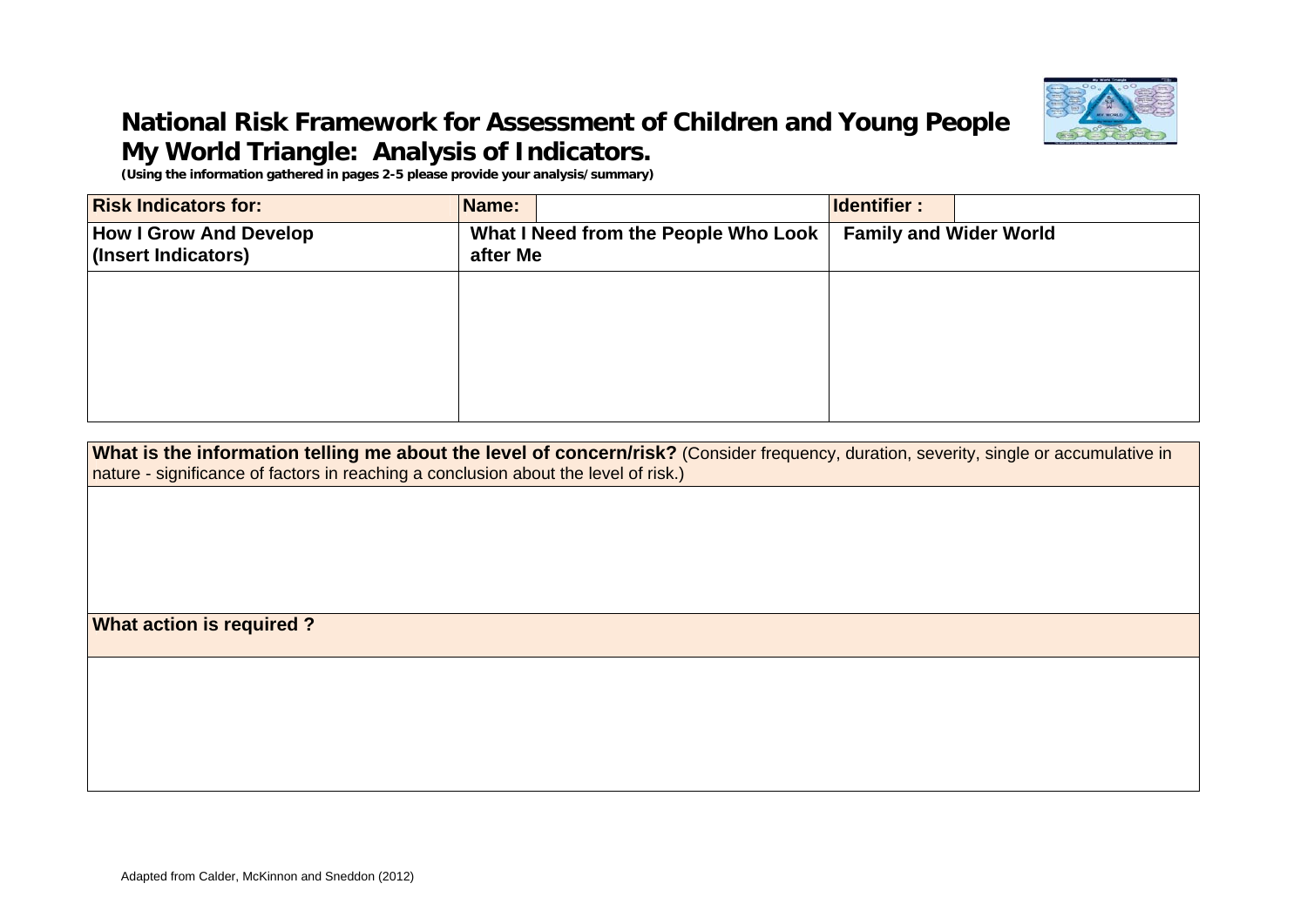# **How I Grow and Develop The Child**

| <b>Generic Indicators</b>                           |
|-----------------------------------------------------|
|                                                     |
| Premature birth/low birth weight                    |
| Early prolonged separation at birth                 |
| Baby born with substance withdrawal (NAS)           |
| Very young - highly dependent (birth - 5 years)     |
| Cries frequently, difficult to comfort              |
| Difficulties in feeding/toileting                   |
| Periods of separation from parent/primary caregiver |
| Adopted or step-child                               |
| Fostered                                            |
| Child developmental delay                           |
| Child mental health difficulties                    |
| Child learning disabilities                         |
| Child behavioural difficulties                      |
| Difficult temperament                               |
| Health issues requiring ongoing medical treatment   |
| Engaging in self-harm                               |
| Involved in substance misuse                        |
| Anti-social behaviour/relationships                 |
| Involved in offending                               |
| Evidence sexually inappropriate behaviour           |
| Poor relationship with parents                      |
| Fearful of parent/caregiver                         |
| Outwith parental control                            |
| Child not seen by or given chance to talk to        |

| <b>Generic Indicators</b>                       |  |
|-------------------------------------------------|--|
|                                                 |  |
|                                                 |  |
| workers                                         |  |
| Contested contact and residence issues          |  |
| Repeat victim                                   |  |
| Historical abuse of siblings by carers          |  |
| Direct or indirect exposure to domestic abuse   |  |
| Statutory or child protection measures in place |  |
| Poor school attendance                          |  |
| Young carer                                     |  |
| English is not first language of child          |  |
| More than 4 children in the family              |  |

| Notes / Analysis. |  |
|-------------------|--|
|                   |  |
|                   |  |
|                   |  |
|                   |  |
|                   |  |
|                   |  |
|                   |  |
|                   |  |
|                   |  |
|                   |  |
|                   |  |
|                   |  |
|                   |  |
|                   |  |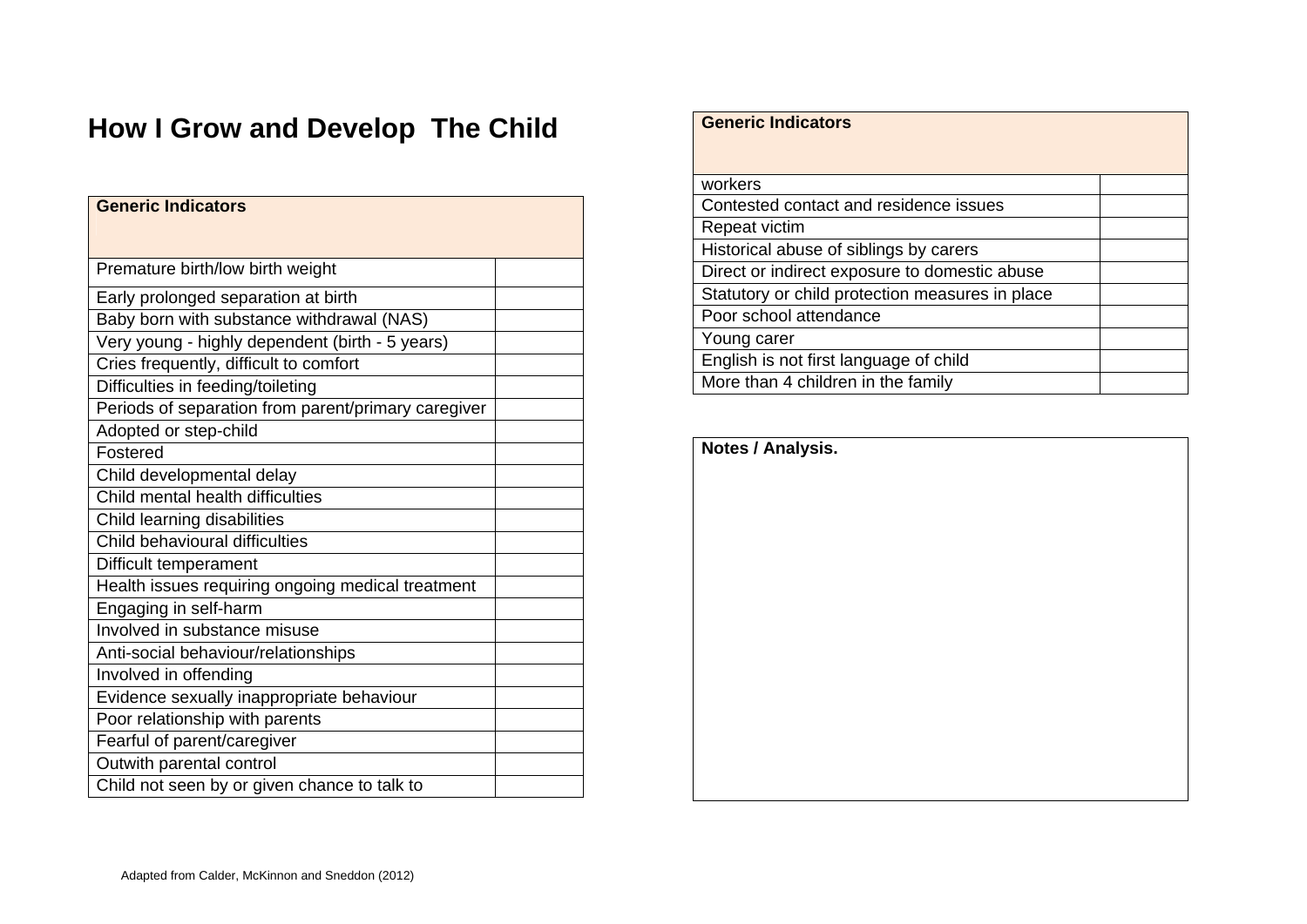# **What I Need from the People Who Look after Me**

| <b>Generic Indicators</b>                         |  |
|---------------------------------------------------|--|
|                                                   |  |
| Parent under 21 years                             |  |
| Poor parenting skills                             |  |
| Poor understanding of child's needs               |  |
| Lack of empathy                                   |  |
| Unrealistic expectations of child (age and stage) |  |
| Unable and/or unwilling to meet child's needs     |  |
| Poor attachment                                   |  |
| Evidence of rejection towards the child           |  |
| Lack of interest in child                         |  |
| Threats/requests to have the child accommodated   |  |
| Child perceived as difficult and/or labelled by   |  |
| parent                                            |  |
| Prioritises adult needs over child's              |  |
| Inappropriate rigid attitudes towards child       |  |
| Partner is not biological parent of child         |  |
| New partner -background is unknown                |  |
| Parental resistance/limited engagement            |  |
| Refuses workers access to child                   |  |
| Parents masking the reality of the situation      |  |
| No shared understanding of concerns               |  |
| Child's account minimised/not believed by carer   |  |
| Physical illness which impairs parenting ability  |  |
| Mental illness which impairs parenting ability    |  |
| Substance misuse which impairs parenting ability  |  |

#### **Generic Indicators**

| Physical disability which impairs parenting ability |  |
|-----------------------------------------------------|--|
| High stress levels such as poverty, isolation, loss |  |
| Parents parenting was poor/abusive                  |  |
| Low self-esteem                                     |  |
| Poor life skills and problem solving abilities      |  |
| Poor impulse control                                |  |
| Difficulty with communication                       |  |
| Lack of trust towards workers and others            |  |
| History of multiple relationships                   |  |
| Carer continually defers to partner for response    |  |
| History of domestic violence                        |  |
| History of community violence                       |  |
| History of violence /aggression towards workers     |  |
| Parents in conflict over custody or residence       |  |
| Inability/unwilling-ness to make use of supports    |  |
| Breaches of legal orders/agreement - criminal/civil |  |

### **Notes Analysis**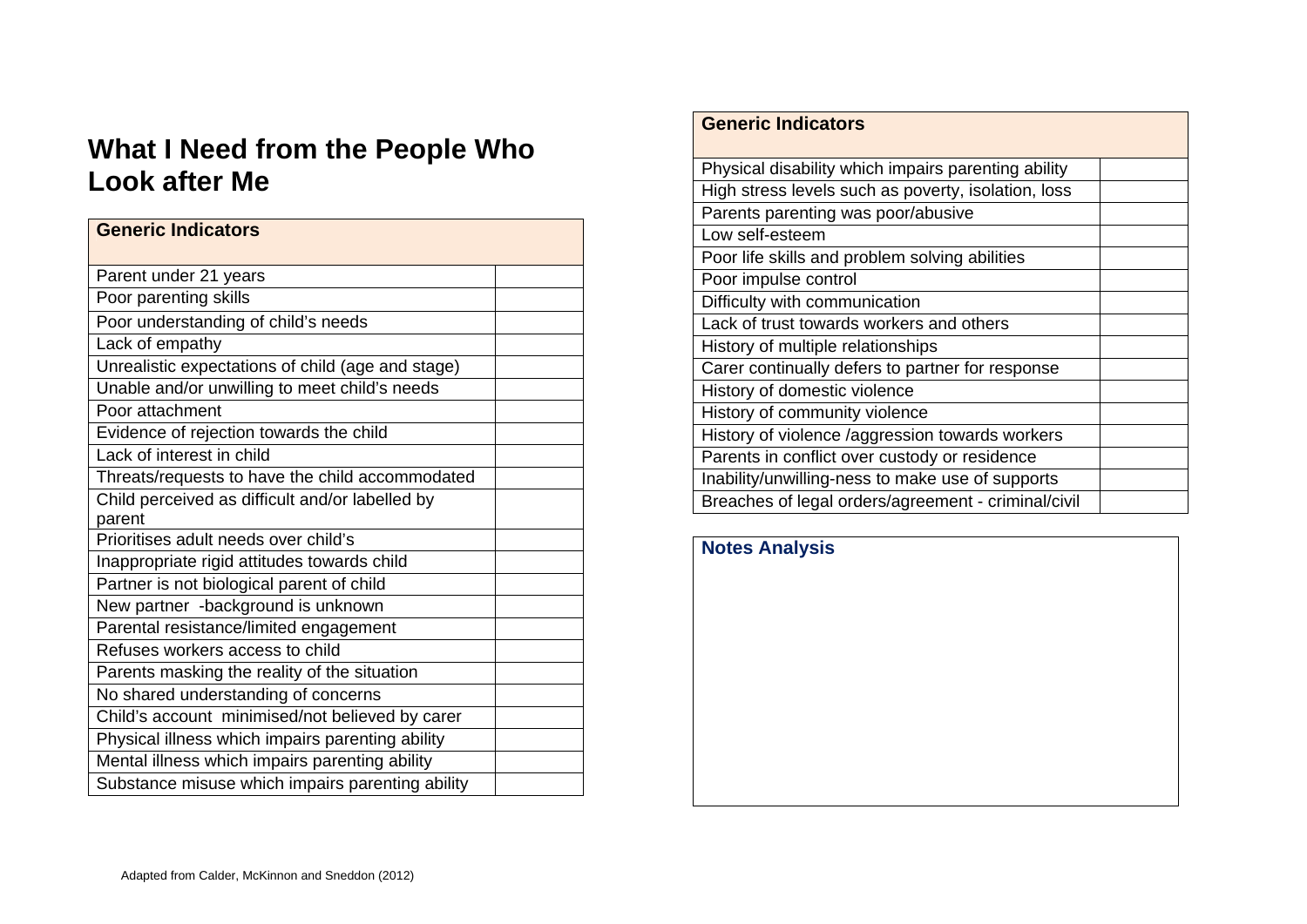| OCIICIIL IIIUILALVIS - VVIUCI VVUIIU              |  |
|---------------------------------------------------|--|
| Family socially isolated                          |  |
| Absence of social supports/networks               |  |
| Problems within extended family                   |  |
| Illness within extended family                    |  |
| Conflict within extended family                   |  |
| Substance misuse within extended family           |  |
| Family - frequent changes of address              |  |
| Home environment chaotic, unsafe                  |  |
| Concerns about sleeping arrangements              |  |
| Family history of poor engagement with services   |  |
| Discriminated within community victim/perpetrator |  |
| Culturally inappropriate behaviours               |  |
| Neighbourhood characterised by                    |  |
| offending/violence                                |  |
| Neighbourhood characterised by poverty            |  |
| Housing quality poor                              |  |
| Lack of community services                        |  |

#### **Generic Indicators -Wider World**

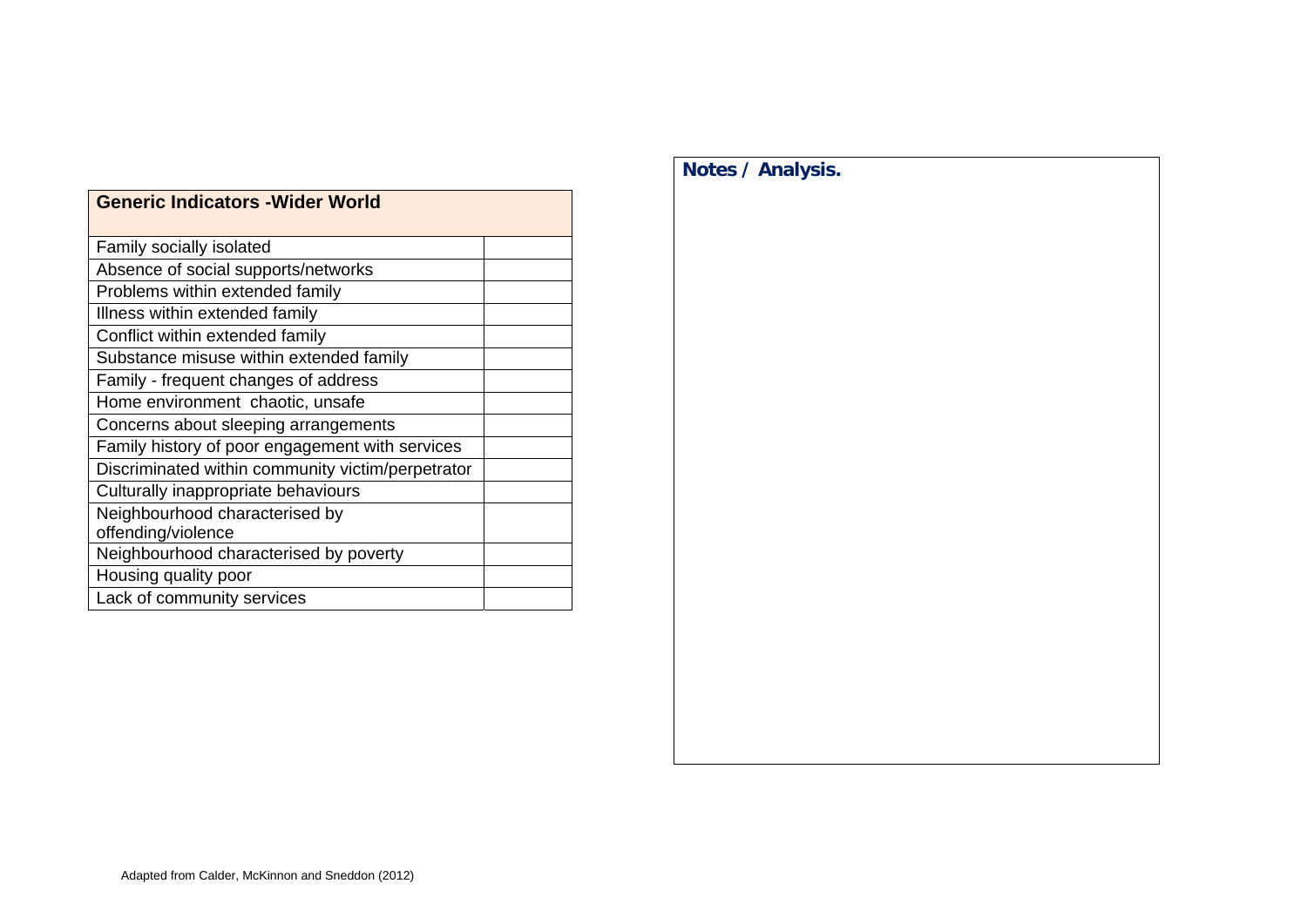## **National Risk Framework for Assessment of Children and Young People Resilience Matrix : Analysis of Indicators.**



 **(Using the information gathered in pages 2-5 please provide your analysis/summary)** 

| <b>Risk Indicators for:</b>              | Name:                                   | Identifier :                         |                                                  |
|------------------------------------------|-----------------------------------------|--------------------------------------|--------------------------------------------------|
| <b>Resilience</b><br>(Insert Indicators) | <b>Adversity</b><br>(Insert Indicators) | Vulnerability<br>(Insert Indicators) | <b>Protective factors</b><br>(Insert Indicators) |
|                                          |                                         |                                      |                                                  |
|                                          |                                         |                                      |                                                  |
|                                          |                                         |                                      |                                                  |
|                                          |                                         |                                      |                                                  |

**What is the information telling me about the level of concern/risk?** (Consider frequency, duration, severity, single or accumulative in nature - significance of factors in reaching a conclusion about the level of risk.)

**What action is required ?**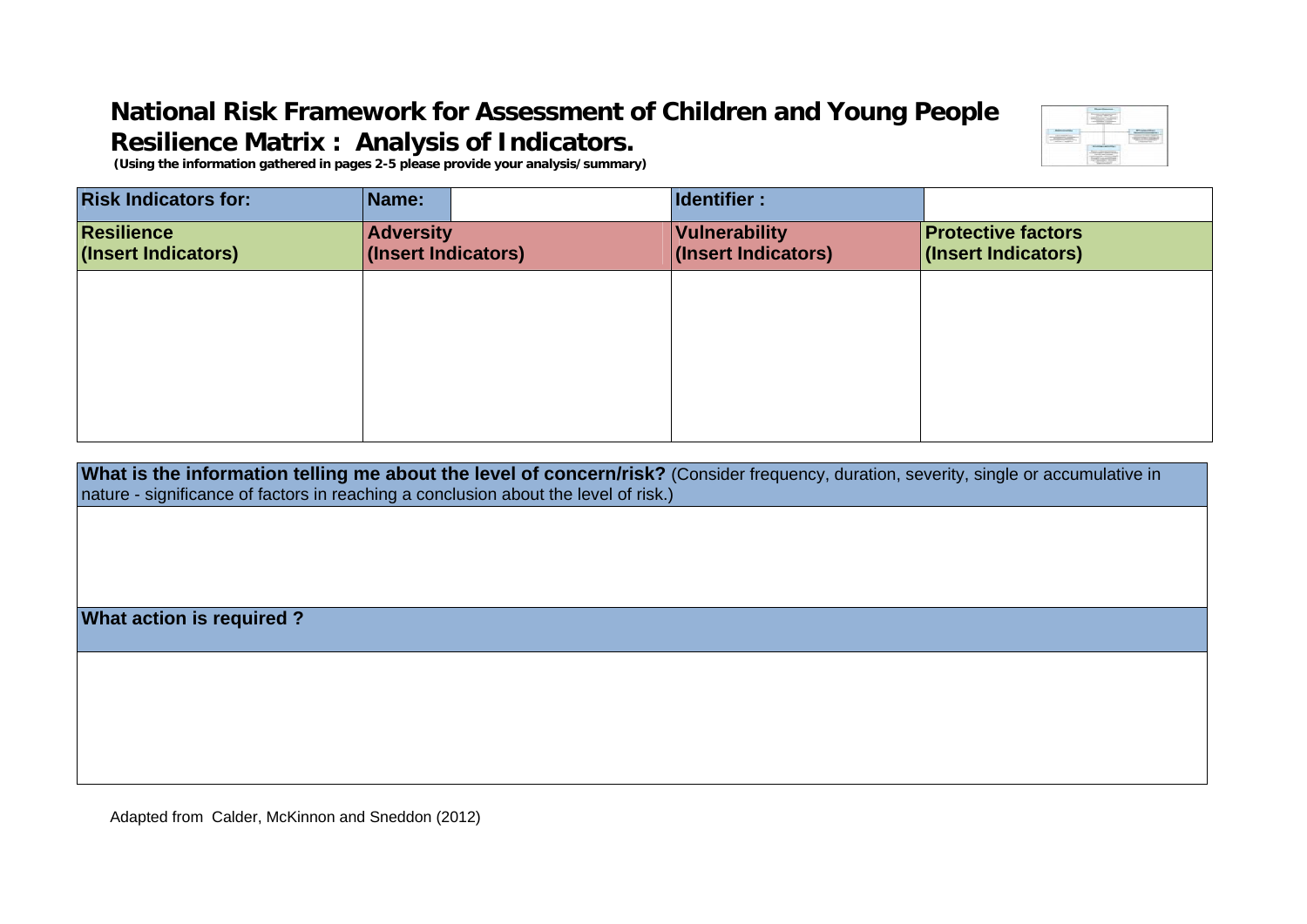

#### **National Risk Framework for Assessment of Children and Young People Resilience Matrix Indicators - Resilience**

#### **Resilience / Risk Indicators Particular to the Child (How I Grow and Develop) – The Child**

| <b>Resilience / Risk Indicators Particular to the</b>                     |  | <b>Child</b> |  |  |
|---------------------------------------------------------------------------|--|--------------|--|--|
| <b>Parent/Carer</b><br>(What I Need from the People Who Look after<br>Me) |  |              |  |  |
| Stable, nurturing caregiver                                               |  |              |  |  |
| Positive family structures and routines                                   |  |              |  |  |
| Stable family environment                                                 |  |              |  |  |
| Parents have Good self-esteem                                             |  |              |  |  |
| Consistent quality of care                                                |  |              |  |  |
| Good communication within family                                          |  |              |  |  |
| Affectionate bonds within the family                                      |  |              |  |  |
| Reliable emotional support for child                                      |  |              |  |  |
| Good parental Supervision                                                 |  |              |  |  |

| <b>Resilience / Risk Indicators Particular</b> |  | <b>Child</b> |  |  |  |
|------------------------------------------------|--|--------------|--|--|--|
| <b>Child Family and Wider World (My Wider</b>  |  | 2 3          |  |  |  |
| <b>World</b> )                                 |  |              |  |  |  |
| Supportive adults out with the family          |  |              |  |  |  |
| Parents suffering from poor mental health      |  |              |  |  |  |
| supported                                      |  |              |  |  |  |
| Good community resources (e.g. childcare)      |  |              |  |  |  |
| Child has cultural connections in community    |  |              |  |  |  |
| Wider family supports (eg. grandparents)       |  |              |  |  |  |
| Community combats racism/exclusion             |  |              |  |  |  |

#### **What is the information telling me about the level of**

**concern/risk?** (Consider frequency, duration, severity, single or accumulative in nature - significance of factors in reaching a conclusion about the level of risk.)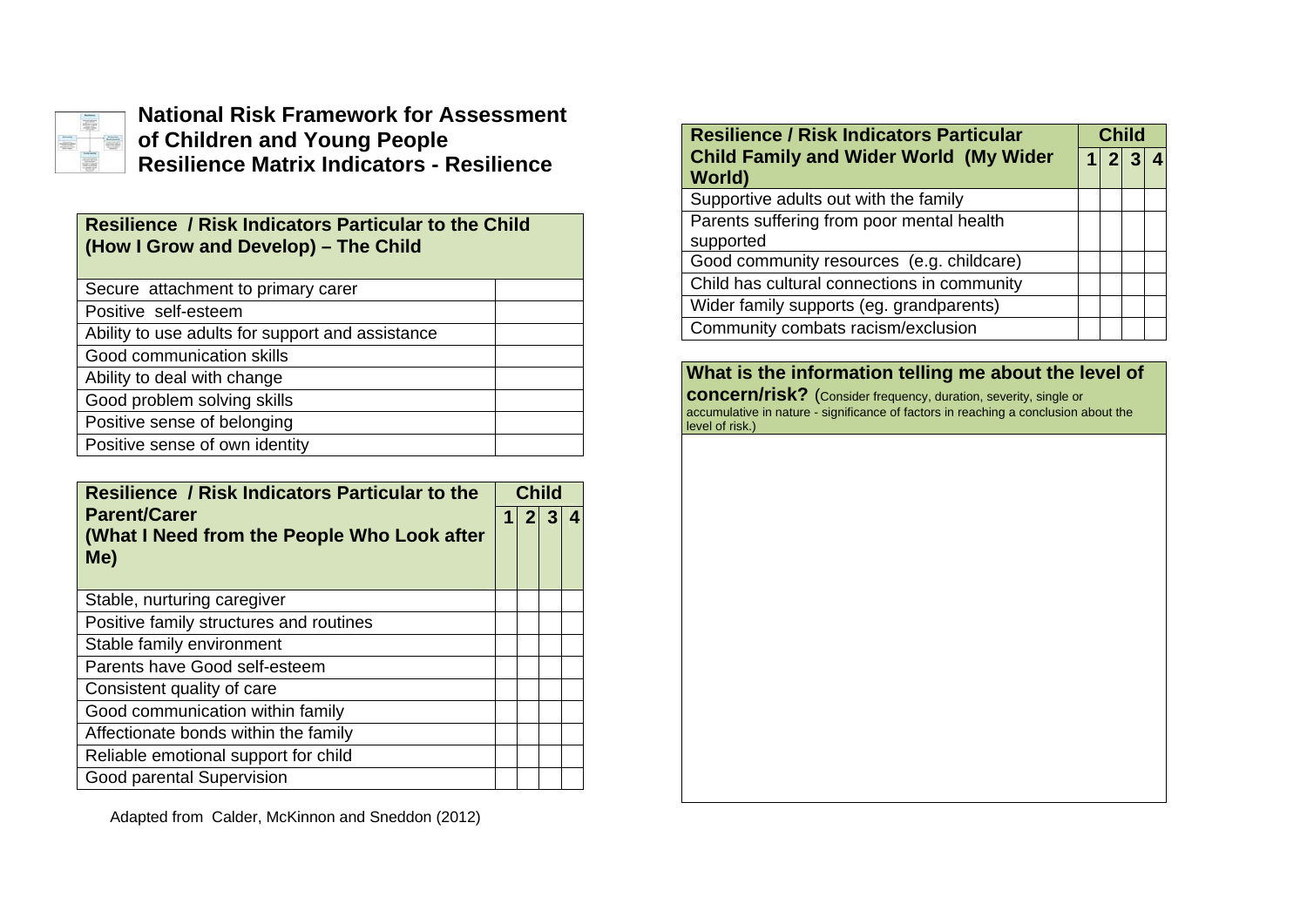

**National Risk Framework for Assessment of Children and Young People Resilience Matrix Indicators – Adversity** 

| <b>Adversity Risk Indicators Particular to the</b> |  | <b>Child</b> |  |
|----------------------------------------------------|--|--------------|--|
| <b>Child</b>                                       |  |              |  |
| (How I Grow and Develop)                           |  |              |  |
| No significant or primary attachment figure        |  |              |  |
| No clear boundaries or routines                    |  |              |  |
| Child presenting with abusive behaviours           |  |              |  |
| Child's behaviour unstable or unpredictable        |  |              |  |
| Child displays poor coping strategies              |  |              |  |
| Victim of abuse/ neglect                           |  |              |  |
| Experience of loss /rejection or bereavement       |  |              |  |
| Repeated changes of placement                      |  |              |  |
| More than 4 children in the home                   |  |              |  |

| <b>Adversity Risk Indicators Particular to the</b> |  | <b>Child</b> |  |  |
|----------------------------------------------------|--|--------------|--|--|
| <b>Parent/Carer</b>                                |  |              |  |  |
| (What I Need from the People Who Look after        |  |              |  |  |
| Me)                                                |  |              |  |  |
| Evidence of unresolved childhood trauma            |  |              |  |  |
| Living in recurrent crisis                         |  |              |  |  |
| History of substance misuse                        |  |              |  |  |
| Isolated within culture/community                  |  |              |  |  |
| Longstanding mental health problems                |  |              |  |  |
| History of criminal /offending behaviour           |  |              |  |  |
| History of violence/conflict                       |  |              |  |  |

| <b>Adversity Risk Indicators Particular to the</b><br><b>Child's Family and Wider World (My Wider</b><br><b>World</b> ) |  | <b>Child</b> |  |  |
|-------------------------------------------------------------------------------------------------------------------------|--|--------------|--|--|
|                                                                                                                         |  | 1 2 3 4      |  |  |
| History of concerns about wider family                                                                                  |  |              |  |  |
| Unable/unwilling to overcome adversity                                                                                  |  |              |  |  |

**What is the information telling me about the level of concern/risk?** (Consider frequency, duration, severity, single or accumulative in nature - significance of factors in reaching a conclusion about the level of risk.)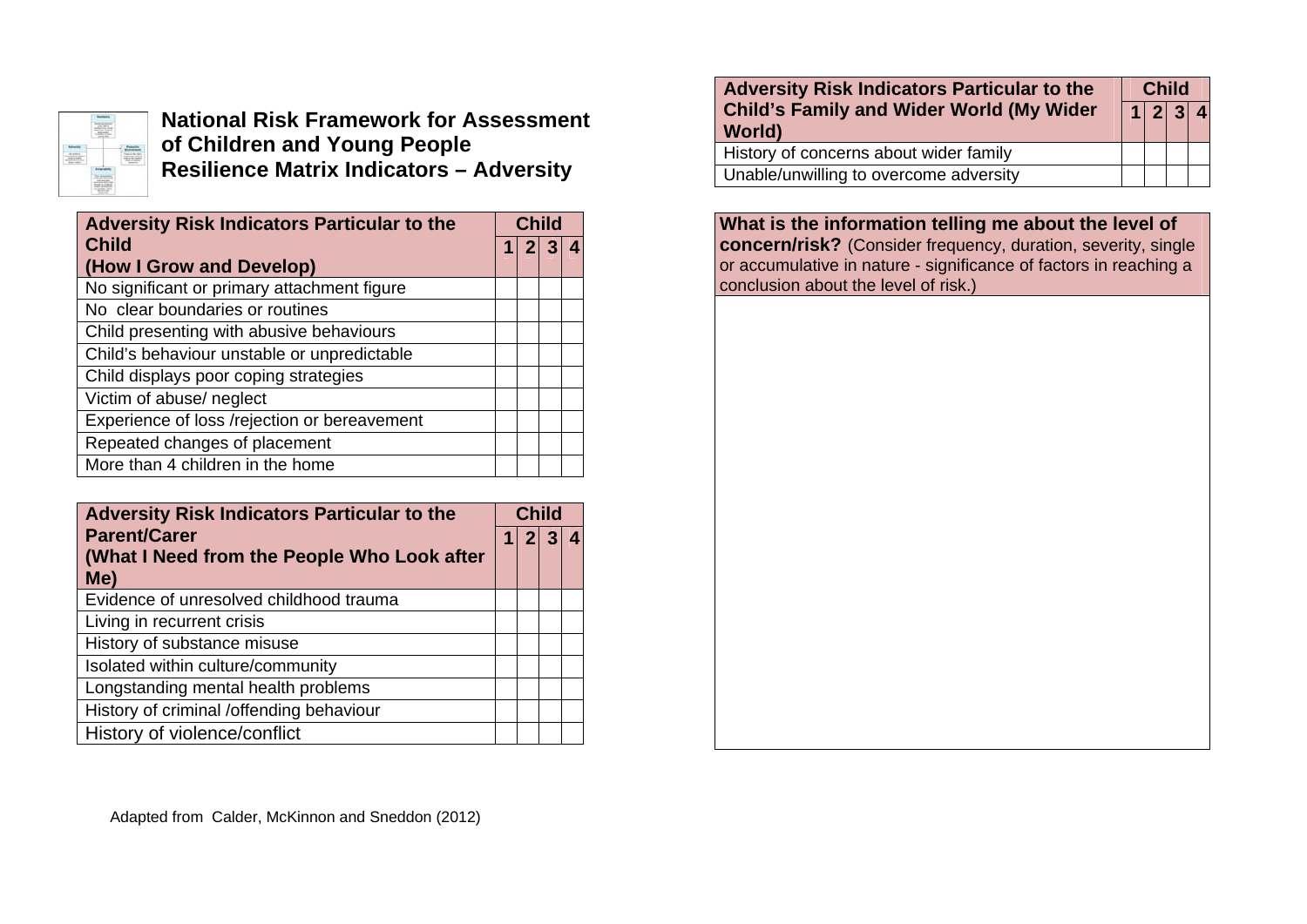|                                                           | <b><i><u><u>Listens</u></u></i></b>                                                                       |                                             |
|-----------------------------------------------------------|-----------------------------------------------------------------------------------------------------------|---------------------------------------------|
|                                                           | <b><i>ALCOHOL: NO</i></b><br>color cable of<br><b><i><u><u>Registracy</u></u></i></b><br>a bara<br>$\sim$ |                                             |
| showed                                                    | men crear<br>$-100$<br>ń.                                                                                 | $\mathcal{L}$                               |
| <b>COLORED AT</b><br><b>Instruments</b><br>commenced that | ۰                                                                                                         | ۳<br>۰<br>ally to be made<br><b>Michael</b> |
| m.<br>÷                                                   |                                                                                                           |                                             |
|                                                           | <br><b>COLLECTION</b><br><b>CANTIN</b>                                                                    |                                             |

**National Risk Framework for Assessment of Children and Young People Resilience Matrix Indicators –** 

**Vulnerability** 

| <b>Vulnerability Risk Indicators Particular to the Child</b> |  |  |  |
|--------------------------------------------------------------|--|--|--|
| (How I Grow and Develop)                                     |  |  |  |
| Unwanted or unplanned pregnancy                              |  |  |  |
| Difficult birth                                              |  |  |  |
| Born with substance withdrawal                               |  |  |  |
| Child behaviour problems                                     |  |  |  |
| Child born at time of crisis                                 |  |  |  |
| Developmental impairment or disabilities                     |  |  |  |
| Very young child                                             |  |  |  |
| Evidence of insecure attachments                             |  |  |  |
| Child finds it hard to make and keep friends                 |  |  |  |
| Child previously been abused or neglected                    |  |  |  |
| Child resembles a hated partner or spouse                    |  |  |  |
| Asylum seeking child                                         |  |  |  |

#### **Vulnerability Risk Indicators Particular Parent/Carer (What I Need from the People who Look after Me)**

| Parental difficulties (eg. domestic abuse)    |  |  |  |
|-----------------------------------------------|--|--|--|
| Poor partner relationships/ multiple partners |  |  |  |
| Single parent household                       |  |  |  |
| Young parent under 21 years or immature       |  |  |  |
| Unrealistic expectations of the child         |  |  |  |
| History of offending                          |  |  |  |
| Chaotic family situation                      |  |  |  |
| Parent abused as a child                      |  |  |  |
| Asylum seeking                                |  |  |  |

#### **Vulnerability Risk Indicators Particular to the Child's Family and Wider World (My Wider World)**

| No access to community resources               |  |  |
|------------------------------------------------|--|--|
| Subject to racism or other isolating factors   |  |  |
| Poor/unsuitable housing                        |  |  |
| Homelessness                                   |  |  |
| <b>Financial difficulties</b>                  |  |  |
| Residing detention centre/secure accommodation |  |  |
| Family home overcrowded                        |  |  |
| Lack of extended family support                |  |  |
| Poor support networks                          |  |  |
| History of concerns about wider family         |  |  |
| Unable/unwilling to overcome adversity         |  |  |

**What is the information telling me about the level of concern/risk?** (Consider frequency, duration, severity, single or accumulative in nature - significance of factors in reaching a conclusion about the level of risk.)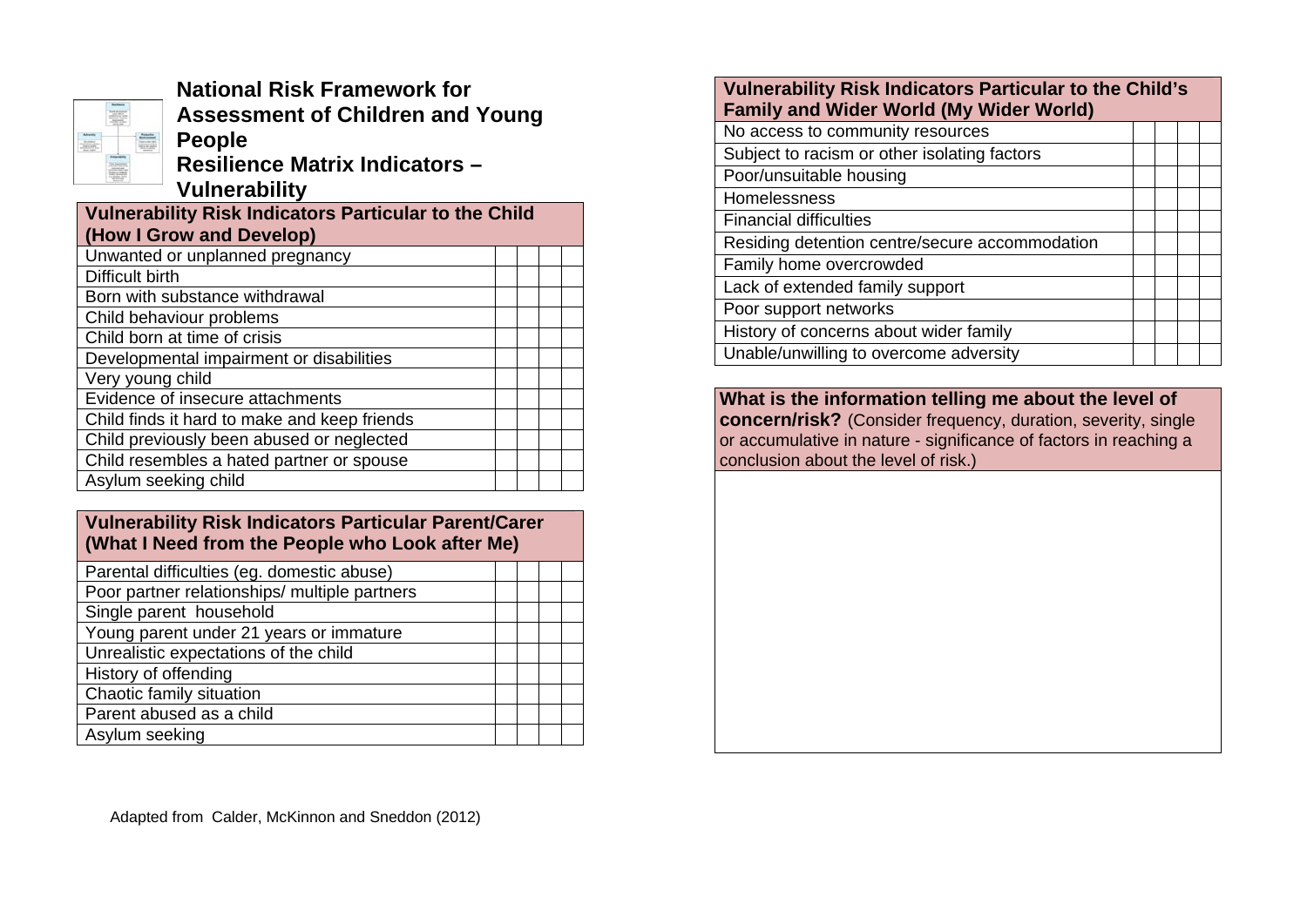

**National Risk Framework for Assessment of Children and Young People Resilience Matrix Indicators – Protective** 

| <b>Protective Indicators Particular to the Child</b><br>(How I Grow and Develop) |  |
|----------------------------------------------------------------------------------|--|
| Child is in good health                                                          |  |
| Older child able to keep self-safe                                               |  |
| Outgoing personality                                                             |  |
| Child demonstrates good self-control                                             |  |
| Bright/intelligent child                                                         |  |
| Child has high self-esteem                                                       |  |
| Child has positive relationships in their life                                   |  |
| Regular nursery or school attendance                                             |  |
| Involvement in out of school activities                                          |  |
| The child is aware and supports the Child's Plan                                 |  |
| Parents support the Child's Plan                                                 |  |
|                                                                                  |  |

#### **Protective Indicators Particular Parent/Carer (What I Need from the People who Look after Me)**

| Parent has good relationship with child                    |  |
|------------------------------------------------------------|--|
| Parent has a positive view of the child                    |  |
| Parents understand the needs of the child                  |  |
| Consistent caring, responsive to the needs of the<br>child |  |
| Demonstrates effective parenting                           |  |
| Resilient and a good parental role model                   |  |
| Demonstrates motivation to change                          |  |
| Willing to receive help and accepts responsibility         |  |
|                                                            |  |

Adapted from Calder, McKinnon and Sneddon (2012)

#### **Protective Indicators Particular Parent/Carer (What I Need from the People who Look after Me)**

| Capacity for change - shows insight/initiative   |  |
|--------------------------------------------------|--|
| Actively involved in planning work               |  |
| Open to feedback /advice/difficult conversations |  |
| Good relationship with professionals             |  |
| Ability to manage behaviour appropriately        |  |
| Relatively few sources of stress                 |  |
| Strong relationship with own parents/carers      |  |
| Mental health problems respond to treatment      |  |
| Overcome own childhood abuse                     |  |
| Positive childhood experiences                   |  |
| No previous history of abuse                     |  |

#### **Protective Indicators Particular to the Child's Family and Wider World (My Wider World)**  Supportive extended family

- Regular, positive contact with extended family
- Ability to access /use appropriate services
- Strong relationship with own parents Access to supportive networks Family settled in their home Family live in a safe and secure neighbourhood Access to resources (health, education etc)

Sufficient income and good physical living standards No previous professional supports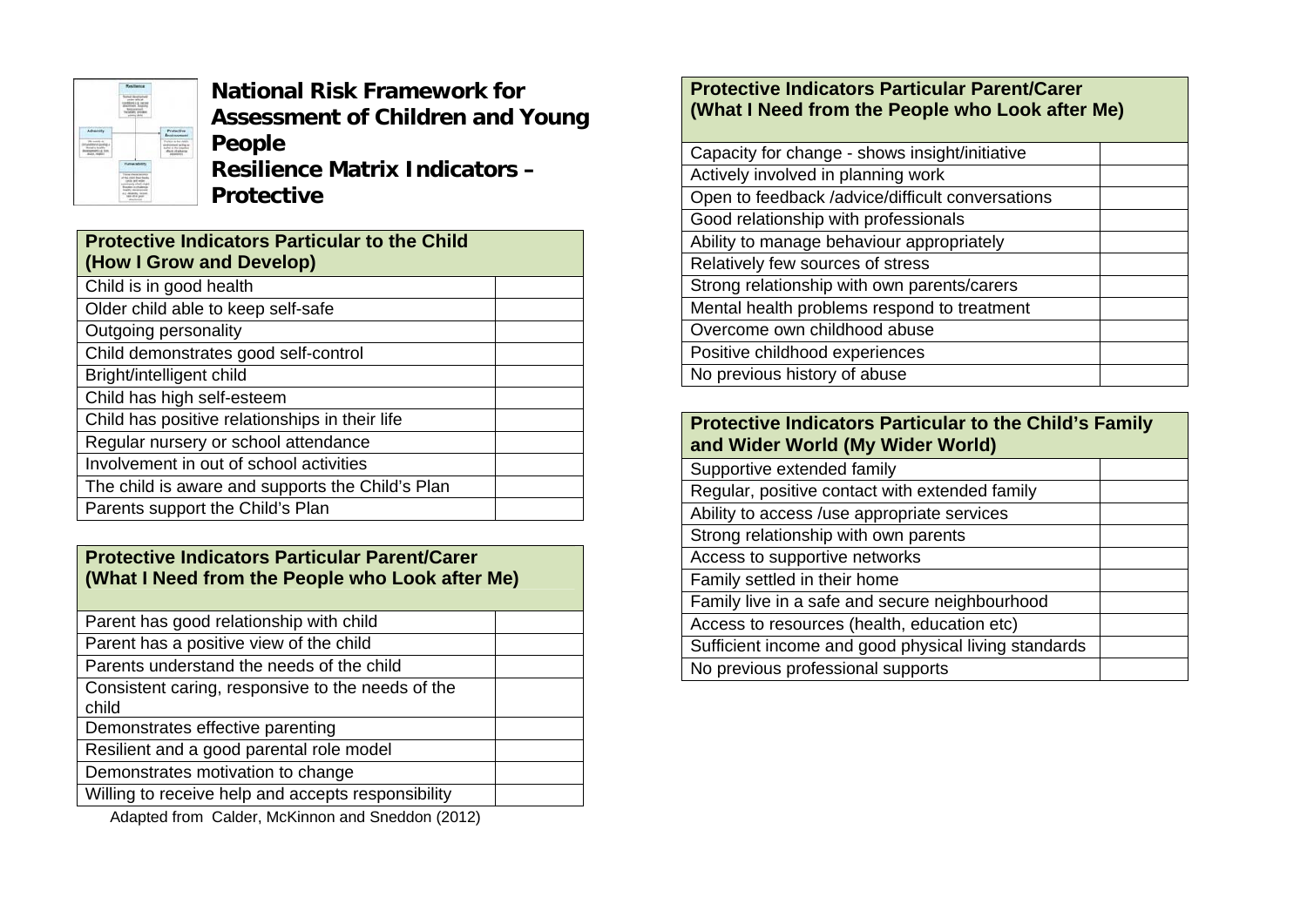|  | What is the information telling me about the level of |  |
|--|-------------------------------------------------------|--|
|--|-------------------------------------------------------|--|

**concern/risk?** (Consider frequency, duration, severity, single or accumulative in nature - significance of factors in reaching a conclusion about the level of risk.)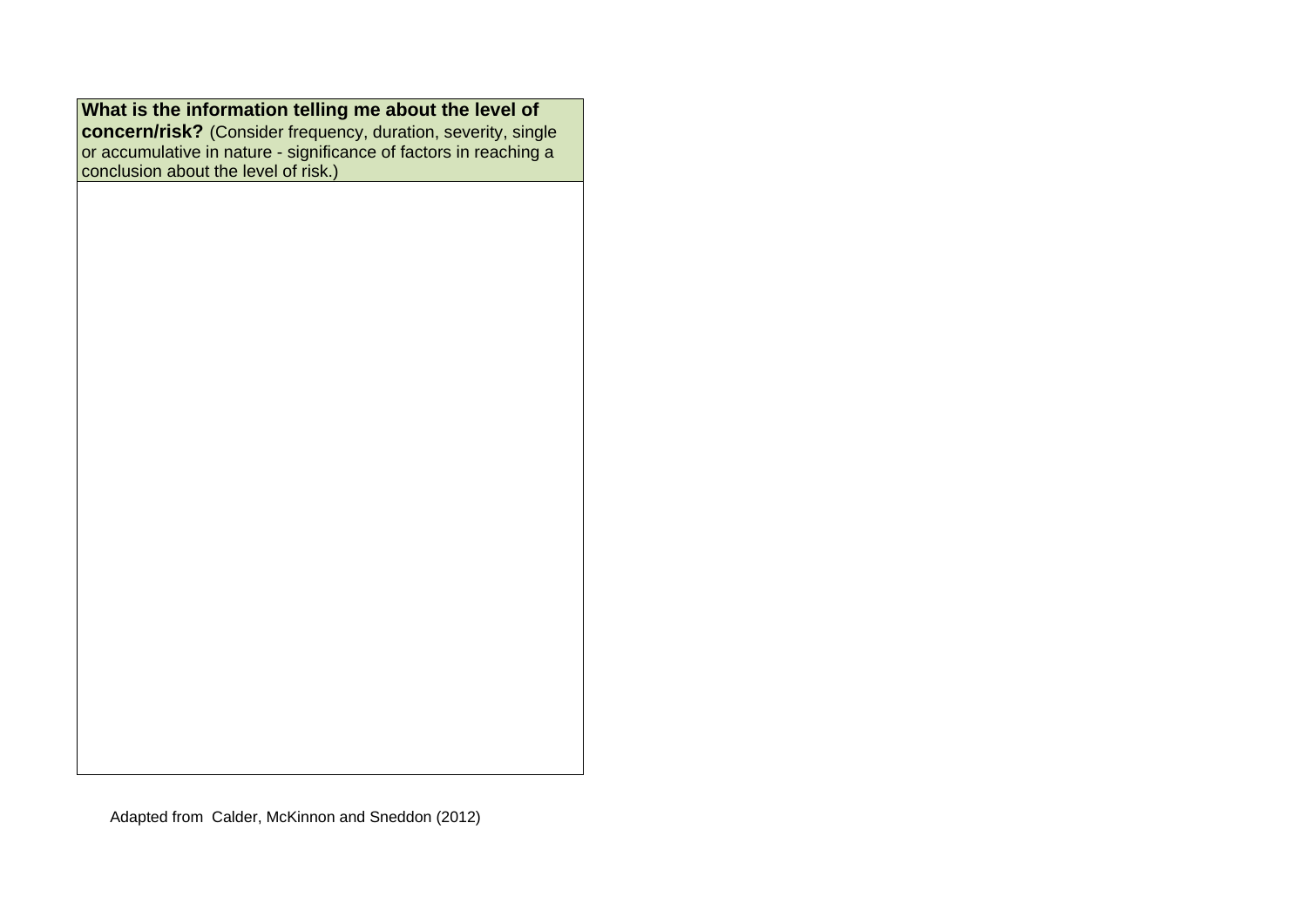# **National Risk Framework for Assessment of Children and Young People Resistance: Analysis of Indicators.**



**(Using the information gathered on page 2 please provide your analysis/summary)** 

| <b>Risk Indicators for</b>               | Name:                                       | <b>CF</b> number:                 |
|------------------------------------------|---------------------------------------------|-----------------------------------|
| <b>Resistance: Child or Young Person</b> | <b>Resistance: People Who Look After Me</b> | <b>Resistance: My Wider World</b> |
|                                          |                                             |                                   |
|                                          |                                             |                                   |
|                                          |                                             |                                   |
|                                          |                                             |                                   |

| What is the information telling me about the level of concern/risk? (Consider frequency, duration, severity, single or accumulative in |  |
|----------------------------------------------------------------------------------------------------------------------------------------|--|
| nature - significance of factors in reaching a conclusion about the level of risk.)                                                    |  |

**What action is required ?**